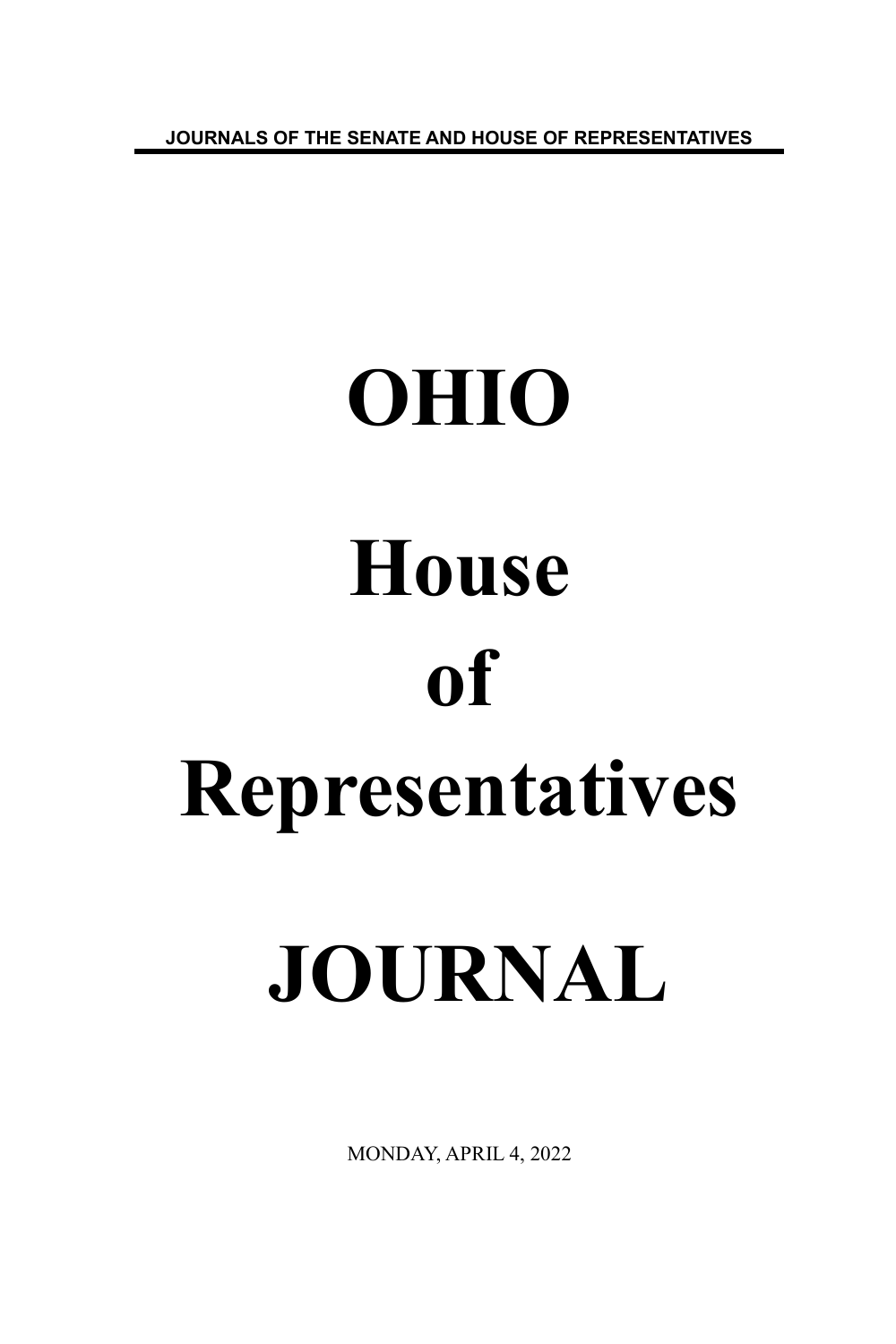# ONE HUNDRED FORTY-FOURTH DAY Hall of the House of Representatives, Columbus, Ohio **Monday, April 4, 2022, 9:00 o'clock a.m.**

The House met pursuant to adjournment.

Pursuant to House Rule No. 23, the Clerk called the House to order.

Representative Wilkin was selected to preside under the Rule.

The journal of the previous legislative day was read and approved.

## **INTRODUCTION OF BILLS**

The following bills were introduced:

**H. B. No. 615 -** Representatives Roemer, Young, T. Cosponsors: Representatives Dean, Young, B., Lipps, Jordan, Powell, Click, Gross, Plummer, Fowler Arthur, Lampton, Riedel, White, Stoltzfus, Leland, Swearingen, Schmidt.

To amend section 5747.05 of the Revised Code to modify the the computation of the personal income tax joint filer credit.

**H. B. No. 616 -** Representatives Loychik, Schmidt.

To amend sections 3313.21, 3314.03, and 3326.11 and to enact section 3313.6029 of the Revised Code regarding the promotion and teaching of divisive or inherently racist concepts in public schools.

Said bills were considered the first time.

Message from the Senate

Mr. Speaker:

I am directed to inform the House of Representatives that the Senate insists on its amendments to:

**Sub. H. B. No. 126** -Representative Merrin – et al.

and asks for a committee of conference

Attest: Vincent L. Keeran, Clerk.